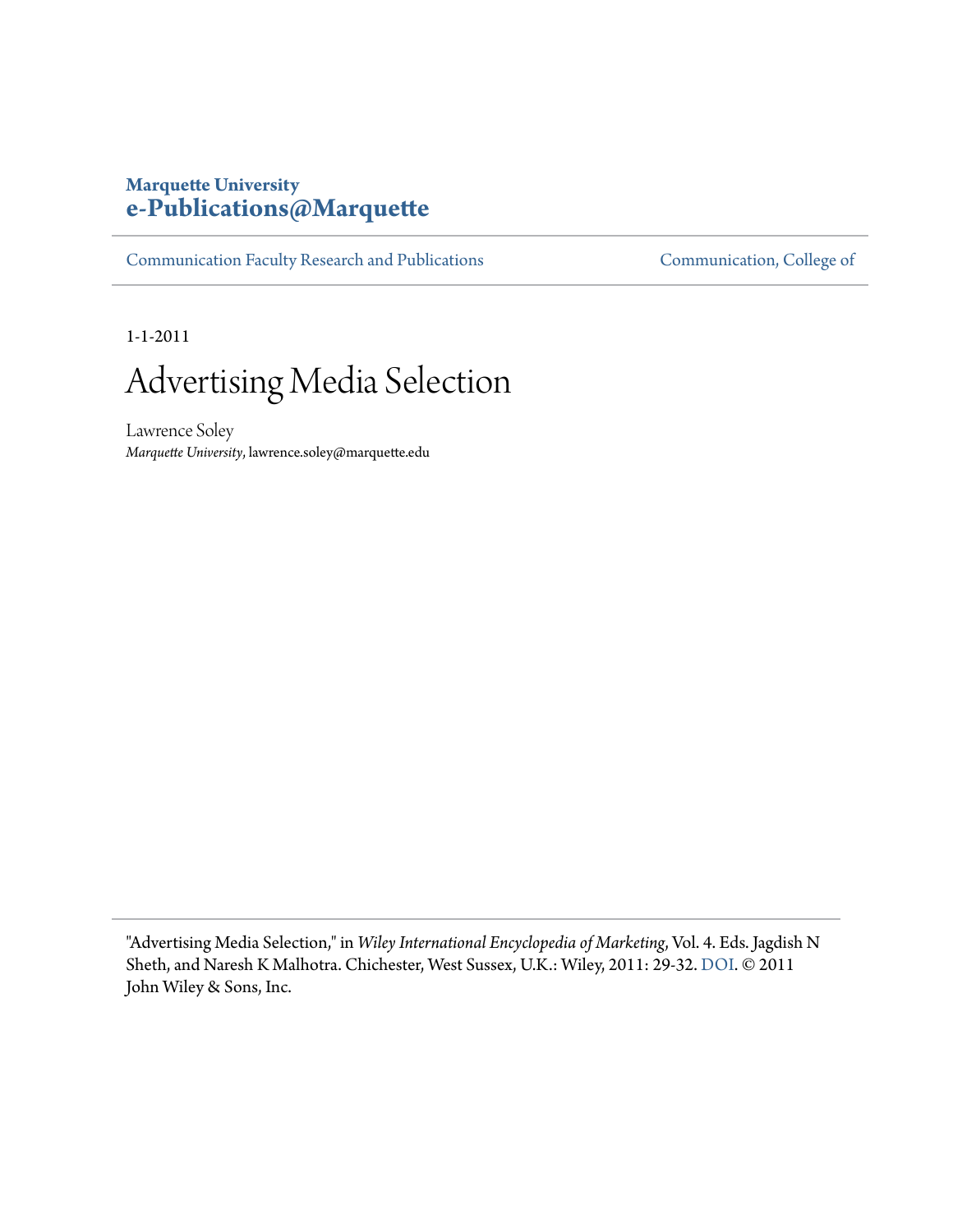

# **VOLUME 1 MARKETING STRATEGY**

*Edited by*  **Robert A. Peterson and Roger A. Kerin**  *University of Texas and* **Southern Methodist University** 

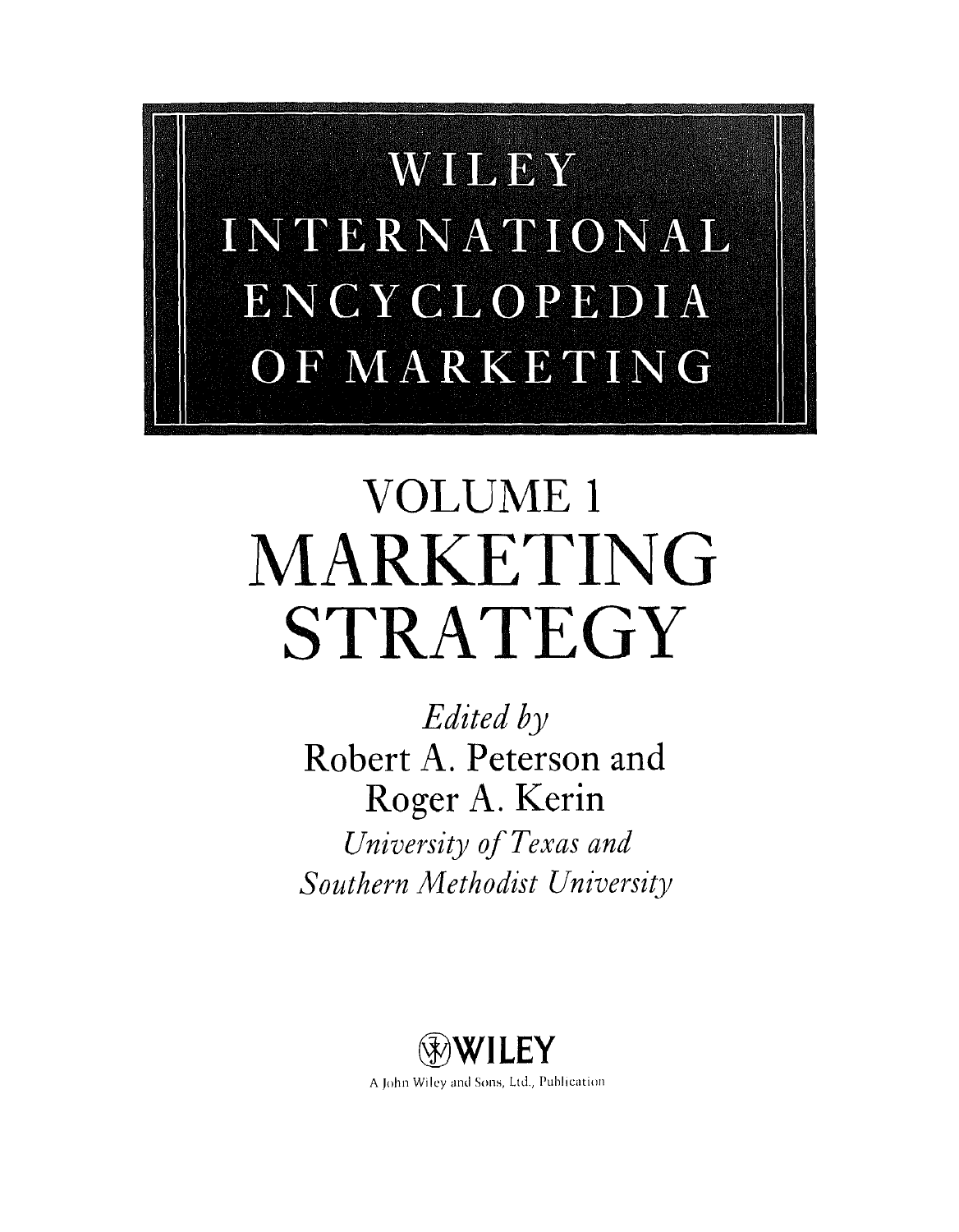instruments, and hostile signals do not induce changes to product mix.

Competitors react to perceived market signals from a new product's launch decisions (broad targeting, penetration pricing, advertising intensity, and product advantage). Analysis by Hultink and Langerak (2002) on the effects of three perceived market signals on the strength and speed of competitive reaction shows that incumbents consider high advantage new products to be hostile and consequential and regard penetration pricing and intense advertising to be hostile, especially in fast-growing markets. Their results also reveal that broad targeting is not perceived to be hostile, especially not when used by entrants with an aggressive rcputation and that perceived signals of hostility and commitment positively impact the strength of reaction while perceived consequence signal positively impacts the speed of reaction.

How do we analyze competitive effects of new-product introductions and deletions and proactive and reactive actions by compctitor firms? Shankar (2006) analyzcs actions and actions in product linc, price, and distribution, which include both anticipation and reaction components of market leaders and followers. 1 lis results show that market leaders have higher product line elasticities than followers, and that unlike followers, leaders have greater reaction elasticities than anticipation elasticities. These findings arc useful in predicting which competitors will react in what marketing mix instrument.

Competitive analysis involving new-product entries and competitor responses have been based primarily on their impact on sales and market share. However, it is important to analyze their effects on the profits and finn values of different competitors, including the introducing firm. What are the competitive entry strategies that ensure both sales and profit growth and firm value? What are the competitor response strategies that result in market growth, but improved market position and profitability for incumbents? We do not yet have good answers to these questions.

#### OTHER ISSUES IN COMPETITIVE ANALYSIS

Competitive analysis can be enriched hy including three topics that arc becoming increasingly important for firms in a growing competitive landscape. These topics arc competitive benchmarking, convergence analysis, and coopctition.

Competitive analysis can be enhanced by including competitive benchmarking. Competitive benchmarking involves analysis of the focal brand, SBU, or firm relative to the strongest competitor(s) and is typically done for strategies such as product strategy, promotion strategy, marketing communication strategy, sales force strategy, distribution strategy, and pricing; strategy. Competitive benchmarking is closely related to analysis of best practices.

Competitive analysis is complex in converging; markets. Convergence is a process by which the boundaries across industries, businesses, markets, geographies, or customer experiences become blurred, creating new competitors for firms (Shankar, Ancarani, and Costabile, 2010). Convergence competition increases in an economic downturn, involving new technologies, modified customer needs, and unconventional competitors, and market rules. For example, Danone's Danacol, a cholcsterollowering yogurt, is a convergent offering, resulting from the comingling of the food and pharmaceutical industries. Danacol's competitor set includes players from both food and pharmaceutical industries. When a firm from one industry crosses over and enters a market in another industry, it creates a convergent offering. For example, Apple entered the cell phone handset industry through its iPhone, while remaining in the computing and music player industries. The convergent firm gains compctitive advantage by being present in different industries with common technologies and sometimes, customers. Convergence can also be created when firms from different industries fulfill a customer nced with different types of offerings. For example, Danonc from the food industry offers a cholesterol-lowering yogurt, while Pfizer from the drug industry markets a cholesterol-reducing drug, Lipitor.

Competitive analysis will not be complete without a review of *coopetition* - the term used to describe the situation where competitors in one market cooperate in some other market(s) (Brandenburger and Nalebluff, 1996). Firms engaged in coopetition cooperate in those markets or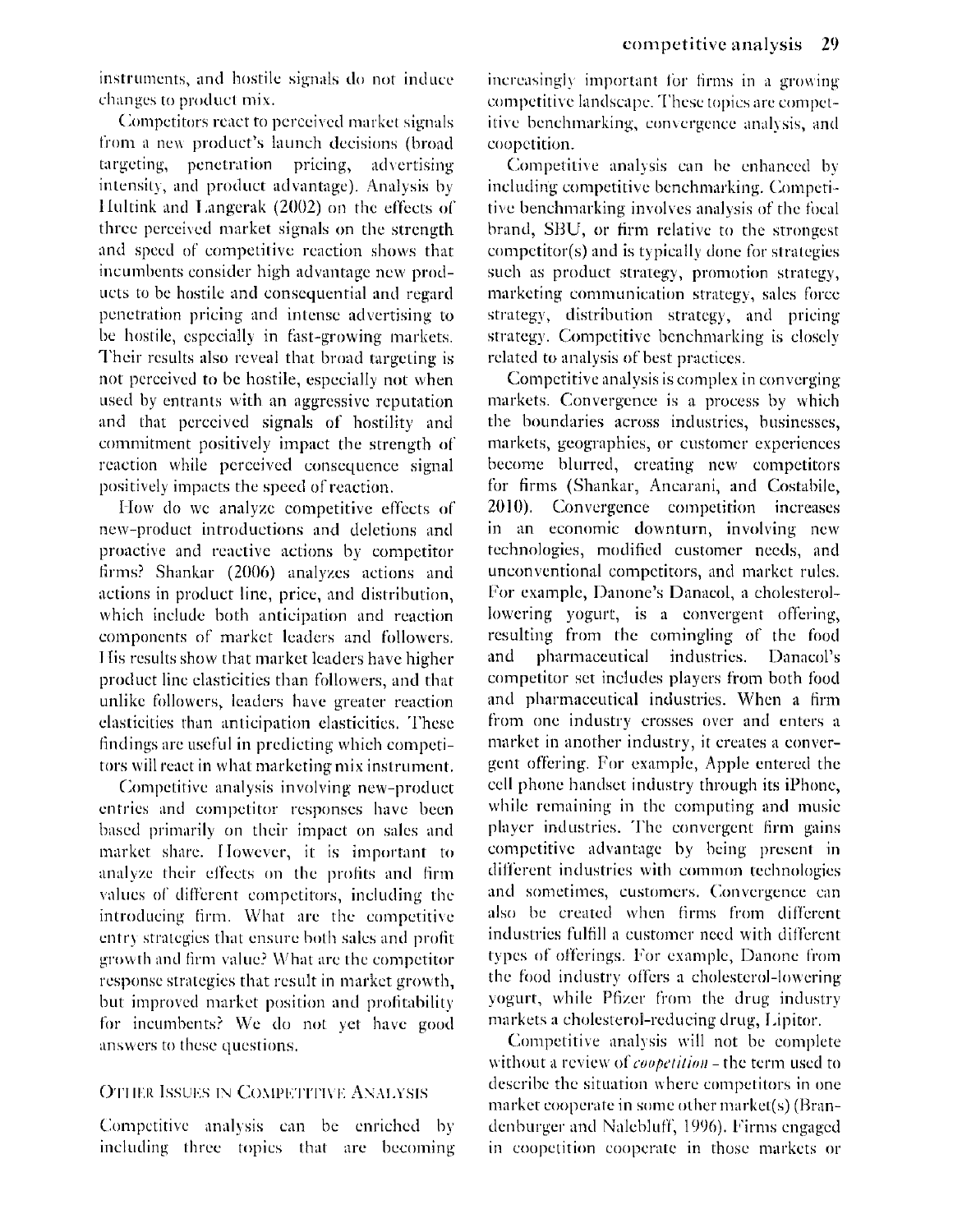#### 30 competitive analysis

situations where they believe that such cooperation will lead to favorable outcomes such as cost reduction, quality improvement, and profit merease. For example, Toyota and Peugeot, traditional competitors in many auto markets around the world, cooperated by sharing components costs for a new car they developed for the European market in 2005. A good competitive analysis could include assessment of coopetition opportunities and potential in different markets with different competitors. Such an analysis is typically done using game theoretic models.

#### **CONCLUSION**

Competitive analysis refers to the evaluation of strategies relating to a focal brand, product, SBU, or firm relative to current and potential competitors in its market or industry. Competitive analysis is undertaken before the formulation and development of positioning strategy, value propositions, and marketing mix strategies. It is also undertaken for a new brand or product, in particular, prior to its launch in a new market. Game theoretic models are useful tools for competitive analysis. Competitive analysis in a new-product entry context involves a solid understanding of a framework that comprises the determinants of new-product entry strategy, its interrelationship with competitor response, and the drivers of competitor response. Competitive analysis can be enriched by including competitive benchmarking, convergence analysis, and coopetition analysis.

See also *competitor analysis; marketing strategy*; marketing strategy models

#### Bibliography

- Bowman, D. and Gatignon, H. (1995) Determinants of competitor response time to a new product introduction. Journal of Marketing Research, 32 (1), 42-53.
- Brandenburger, A. and Nalebluff, B. (1996) Co-Opetition: 4 Revolution Mindset that Combines Competition and Cooperation: The Game Theory Strategy that's Changing the Game of Business, Batam Doubleday Dell Publishing Group, Inc., New York
- Debruyne, M., Moenaert, R., Griffin, A. et al. (2002) The impact of new product launch strategies on competitive reaction in industrial markets. The

Journal of Product Innovation Management, 19 (2), 159-170.

- Gatignon, H., Anderson, E., and Helsen, K. (1989) Competitive reactions to market entries: explaining interfirm differences. Journal of Marketing Research,  $26(1), 44-55.$
- Gatignon, H., Robertson, T.S., and Fein, A.J. (1997) Incumbent defense strategies against new product entry. International Journal of Research in Marketing,  $14(2), 163-176.$
- Gruca, T., Kumar, K.R., and Sudarshan, D. (1992) An equilibrium analysis of defensive response to entry using a coupled response function model. Marketing Science, 11 (4), 348-358.
- Hauser, J.R. and Shugan, S. (1983) Defensive marketing strategies. Marketing Science, 2, 319-360.
- Heil, O.P. and Walters, R.G. (1993) Explaining competitive reactions to new products: an empirical signaling study. The Journal of Product Innovation Management,  $10(1), 53-65.$
- Hultink, E.J. and Langerak, F. (2002) Launch decisions and competitive reactions: an exploratory market signaling study. The Journal of Product Innovation Management, 19 (3), 199-212.
- Kalra, A., Rajiv, S., and Srinivasan, K. (1998) Response to competitive entry: a rationale for delayed defensive reaction. Marketing Science, 17 (4), 380-405.
- Kerin, R., Varadarajan, R., and Peterson, R. (1992) First mover advantage: a synthesis and critique. Journal of Marketing, 56 (1), 33-52.
- Kuester, S., Homburg, C., and Robertson, T.S. (1999) Retaliatory behavior to new product entry. Journal of Marketing, 63 (4), 90-106.
- Kumar, K.R. and Sudarshan, D. (1988) Defensive marketing strategies: an equilibrium analysis based on decoupled response function models. Management Science, 34 (7), 805-815.
- MacMillan, I., McCaffery, M.L., and Wijk, G.V. (1985) Competitors' responses to easily imitated new products - exploring commercial banking product introductions. Strategic Management Journal, 6 (1),  $75 - 86.$
- Moorthy, K.S. (1985) Using game theory to model competition. Journal of Marketing Research, 22 (3),  $262 - 282$
- Porter, M.A. (1980) Competitive Strategy, Free Press, New York.
- Porter, M.A. (1985) Competitive Advantage, Free Press, New York
- Robertson, T., Eliashberg, J., and Rymon, T. (1995) New product announcement signals and incumbent reactions. Journal of Marketing, 59 (3), 1-15.
- Robinson, W. (1988) Marketing mix reactions to entry. Marketing Science, 7 (4), 368-385.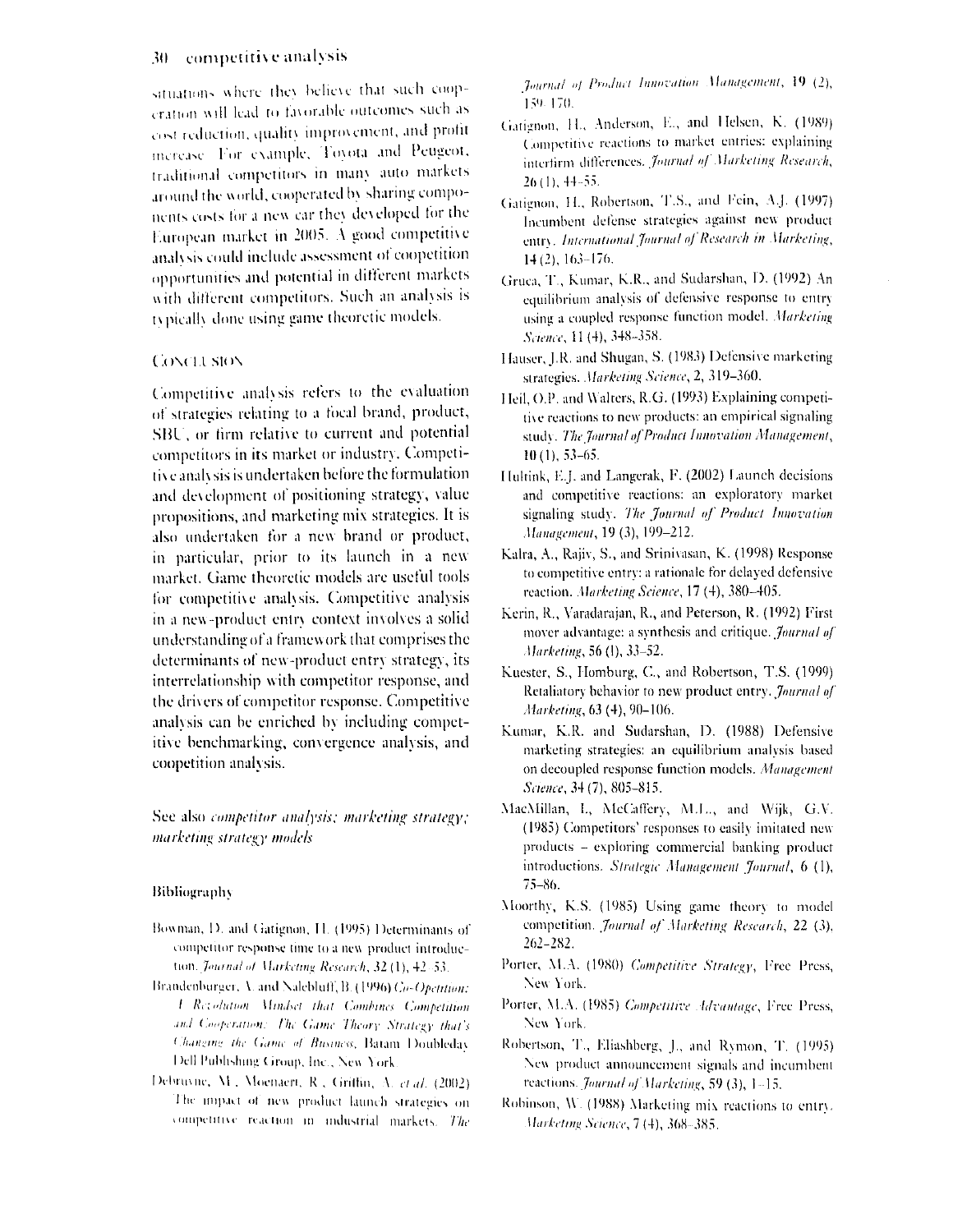- Shankar, V. (1997) Pioneers' marketing mix reactions to entry in different competitive games structures: theoretical analysis and empirical illustration. Marketing Science, 16 (4), 271-293.
- Shankar, V. (1999) New product introduction and incumbent response strategies: their inter-relationship and the role of multimarket contact. Journal of Marketing Research, 36 (3), 327-344.
- Shankar, V. (2006) Proactive and reactive product line strategies; asymmetries between market leaders and followers. Management Science, 52 (2), 276-292.
- Shankar, V., Ancarani, F., and Costabile, M. (2010) Strategically Leveraging Convergence. Working Paper, Texas A&M University, College Station.
- Shankar, V., Carpenter, G.S., and Krishnamurthi, L. (1998) Late mover advantage; how innovative late entrants outsell pioneers. Journal of Marketing Research, 35 (1), 54-70.
- Shankar, V., Carpenter, G.S., and Krishnamurthi, L. (1999) The advantages of entering in the growth stage of the product life cycle: an empirical analysis. Journal of Marketing Research, 36 (2), 269-276.
- Varadarajan, R.P., Yadav, M., and Shankar, V. (2008) First-mover advantage in the internet-enabled environment: a conceptual framework and propositions. Journal of Academy of Marketing Science, 36 (3),  $293 - 308$ .

#### competitor analysis

#### Venkatesh Shankar

*Competitor analysis* refers to the strategic evaluation of the strengths and weaknesses of current and potential competitors for a focal brand in its market(s) or for a focal strategic business unit (SBU) or firm in their industry(ies). Competitor analysis can be done at the product-market level, the SBU level, or the firm level. The main purpose of competitor analysis is to develop business and marketing strategies that are based on sustainable competitive advantage. The dimensions of strengths and weaknesses include financial resources, human resources, core capabilities and competencies, order of entry advantage or disadvantage, manufacturing expertise, research and development (R&D) expertise, brand equity, distribution clout, pricing power, promotional capability, and execution ability. Each current and potential competitor is assessed on these dimensions and a profile of each competitor is developed. An overall assessment is made on who the key competitors are and what critical strengths and weaknesses they bring to bear on the market. Such an assessment helps brands and firms anticipate future competitor actions and reactions and exploit any weaknesses or gaps in the market or the industry. Thus, competitor analysis provides a critical input to the development of a firm's competitive marketing strategy.

At the firm and SBU levels, competitor analysis involves the assessment of all relevant firms in the relevant industries. When applied at the brand level, competitor analysis is useful in formulating brand-positioning strategy. Customer perceptions of each brand's strengths and weaknesses in a given product market provide the inputs for deriving a perceptual map for that market. Using this information and data on the location and size of customer preferences, a brand can develop its positioning strategy. Competitor analysis helps brands differentiate themselves from other brands.

A good competitor analysis should include assessments of both current and potential future competitors. Future competitors include marketers of substitute products and those with alternative technologies capable of satisfying customer needs in the relevant markets or industries. Competitors are typically identified first in the core product market and then in the adjacent or peripheral product markets. The most direct or relevant competitors can be identified on the basis of an analysis of the market structure, which includes such considerations as similarity of served needs, substitutability, cross-price elasticity, switching costs, and perceptual positions. With the rapid global growth in the penetration of the Internet, the competitor sets for most brands and firms have broadened to include players from different product markets and countries. Furthermore, a firm's competitor in one market could be its collaborator in another market, in particular, in the hi-tech industry. A sound competitor analysis should incorporate the implications of such possibilities. The competitor set for any brand or business unit or firm is dynamic as new players enter its markets and existing players leave those markets. Therefore, competitor